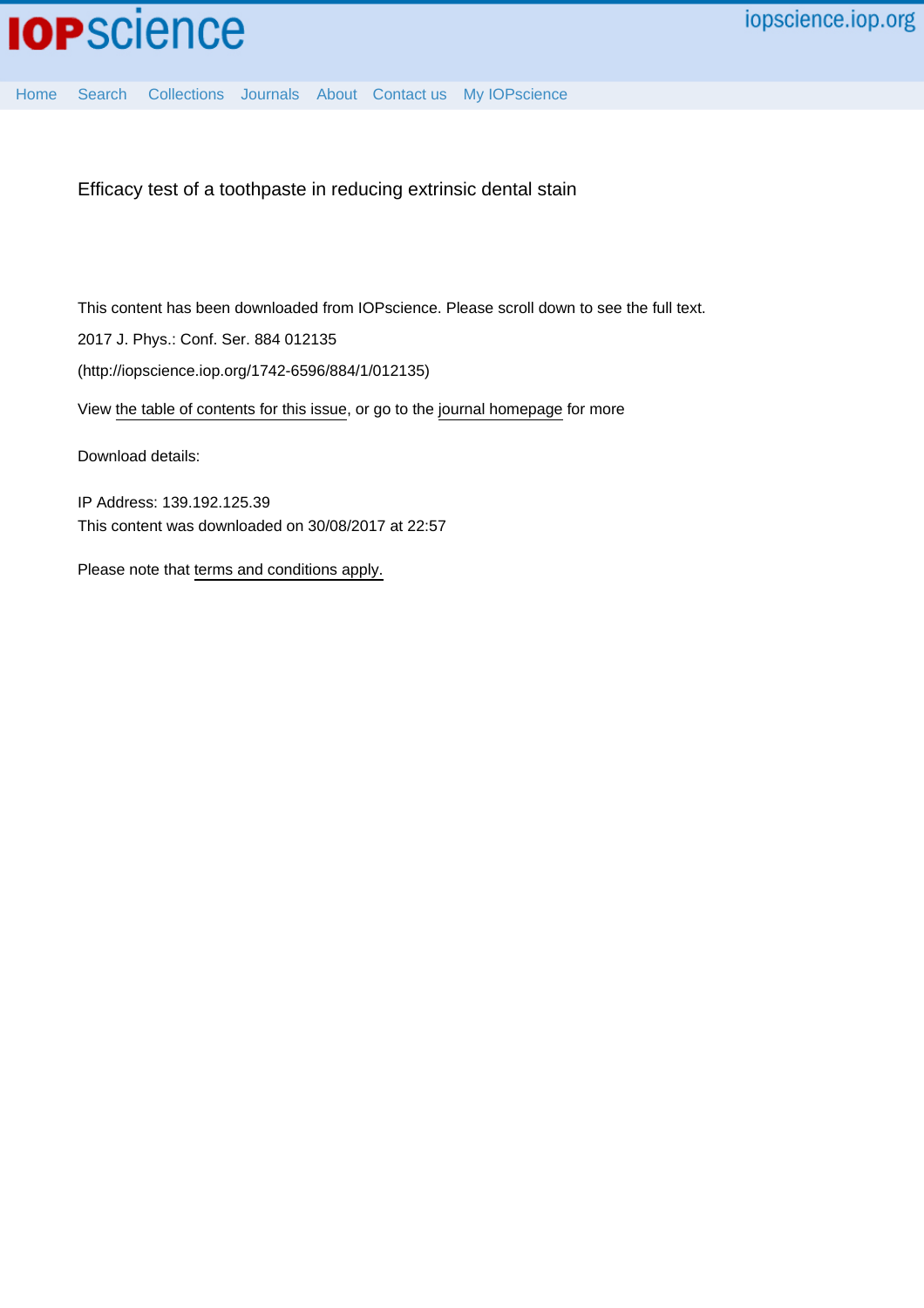# **Efficacy test of a toothpaste in reducing extrinsic dental stain**

## **A Agustanti1 , S A Ramadhani1 , M Adiatman2 , A Rahardjo2 , M Callea3 , I Yavuz4 and D A Maharani2\***

<sup>1</sup> Oral Epidemiology and Clinical Studies in Dentistry Research Cluster, Faculty of Dentistry, Universitas Indonesia, Jakarta, Indonesia

<sup>2</sup> Department of Preventive and Public Health Dentistry, Faculty of Dentistry, Universitas Indonesia, Jakarta, Indonesia

<sup>3</sup> Unit of Dentistry, Bambino Gesù Children's Hospital, IRCCS, Rome, Italy

<sup>4</sup> Department of Pediatric Dentistry, Faculty of Dentistry, University of Dicle, Diyarbakir, Turkey

\* E-mail: raniabdillah@gmail.com

**Abstract.** This clinical trial compared the external dental stain reduction achieved by tested toothpaste versus placebo in adult patients. In this double-blind, parallel, randomised clinical trial, 45 female volunteers with a mean age of 20 years old were included. All study subjects front teeth were topically applicated with Silver Diamine Fluoride (SDF) to create external dental stains. Subjects were randomized into test  $(n=22)$  and control  $(n=23)$  groups. Toothpastes were used for two days to analyse the effects of removing external stains on the labial surfaces of all anterior teeth. VITA Easyshade Advance 4.0 was used to measure dental extrinsic stains changes. The analysis showed statistically significant efficacy of the tested toothpaste in reducing external dental stain caused by SDF, comparing to the placebo toothpaste, after one and two days of usage. The tested toothpaste was effective in reducing dental stain.

#### **1. Introduction**

Toothpaste manufacturers develop various whitening and stain removal toothpaste, due to the relative high consumer's reports on dissatisfaction with their tooth colour. One of the key functional ingredients in whitening toothpaste is the abrasive system. In general, these have been designed to give effective removal of extrinsic stains and help prevent tooth stains from reforming [1]. The tooth colour is also determined by the effect of intrinsic colour, which is influenced by light absorption properties of enamel and dentine with dentine having the major role in determining the overall tooth colour. Intrinsic stain originated from deeper tooth surface and caused by hereditary disorder, medications, fluorosis and trauma. Extrinsic stain is located in tooth surface, and these stains may be related to poor oral hygiene, smoking habit, and chromogenic food such as coffee and tea, which is prevalent in the community, causing a high demand on stain removal toothpaste as an effective and efficient approach to overcome this problem [2].

Tooth whitening treatment can broadly be divided into two methods, tooth bleaching and routine prophylactic procedures, such as brushing with whitening toothpaste. Tooth bleaching can improve intrinsic tooth colour and typically contain hydrogen peroxide. Whitening toothpaste has formulations that have an enhanced physical and chemical cleaning ability. Whitening toothpaste has been shown to

1 Content from this work may be used under the terms of the[Creative Commons Attribution 3.0 licence.](http://creativecommons.org/licenses/by/3.0) Any further distribution of this work must maintain attribution to the author(s) and the title of the work, journal citation and DOI. Published under licence by IOP Publishing Ltd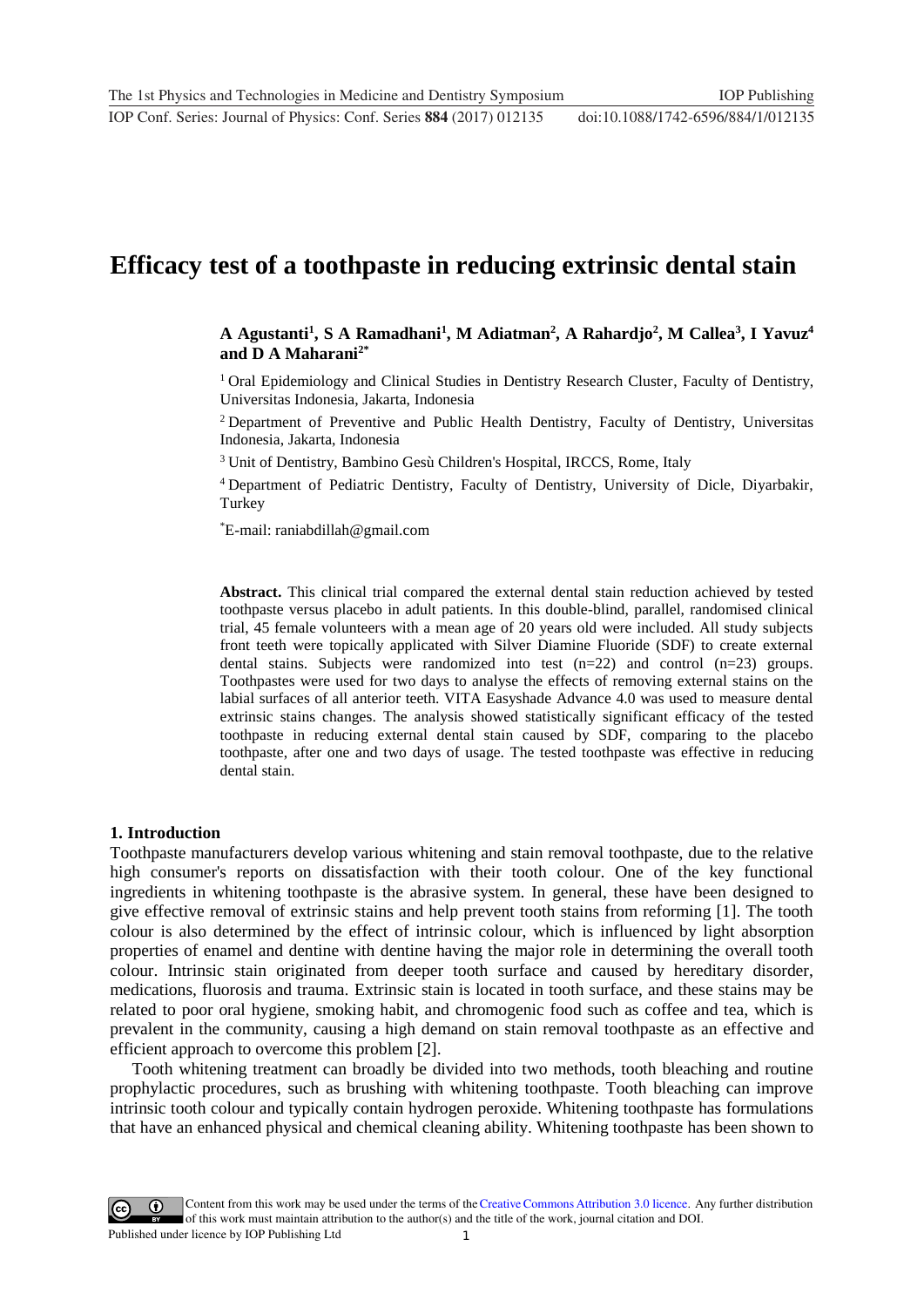effectively remove and prevent extrinsic stain [3]. Because bleaching procedure is more expensive than prophylactic procedure using whitening toothpaste, many people choose to use whitening toothpaste than expensive clinical setting bleaching procedure. The whitening effects of whitening toothpastes are usually achieved by incorporation of bleaching and abrasive components. An ideal whitening toothpaste should remove extrinsic stain effectively while causing minimal effect on tooth structure [4].

Whitening toothpaste continues to be expanding areas of study interest that have been driven by the consumer's demand for attractive smiles. They are based on optimised abrasive technology to remove and control extrinsic stains which form in the acquired pellicle [5]. Extrinsic stains form naturally on the tooth surface when chromagens from dietary sources (e.g. tannins from tea and coffee) or habits (e.g. tar from smoking) are incorporated into the salivary pellicle. Other factors, such as poor techniques of oral hygiene maintenance and the ability of a dentifrice to control stain by removal or prevention, also influence the accumulation of stains. An important part of the evaluation process for whitening toothpaste is determining its clinical efficacy in terms of removing extrinsic tooth stains [6,7]. The research problem of this study is that evidence-based dentistry which analysis the efficacy of over the counter toothpastes in Indonesia are not yet widely published. The working hypothesis of this study is that the tested toothpaste have higher efficacy in reducing extrinsic dental stain than the control toothpaste. The aim of this study was to evaluate the efficacy of commercially available toothpastes in extrinsic stain removal, in a randomised, double-blind, parallel, and controlled comparison test**.**

## **2. Materials and Methods**

This is a double-blind, parallel, randomised clinical trial, comparing tested toothpaste with placebo. The placebo used in this study was toothpaste which contains the same formulation as the tested toothpaste but without the active ingredients. The ingredient of tested toothpaste are Calcium Carbonate, Sorbitol, Water, Silica, PEG-8, Sodium Lauryl Sulfate, Alumina, Flavour, Sodium Monofluorophosphate, Zinc Oxide, Xanthan Gum, Carrageenan, Sodium Benzoate, Methylparaben, Butylparaben, Sodium Saccharin, Caprylic/ Capric Triglyceride, and Sodium Silicate. Both the examiner and the patients were blinded to the type of toothpaste treatment. A single examiner method was used to minimise potential biases from examination variation. Subject's front teeth were analysed for their colours. VITA Easyshade Advance 4.0 was used to measure the colour of each tooth and also the changes in existing dental extrinsic stains (Figure 1). Further, those teeth were painted with Silver Diamine Fluoride (SDF) to create dental extrinsic stain [8]. After SDF application, subjects were retained from brushing their teeth and using any oral health care products for a 24 hour period. All examinations were conducted in the dental room setting with adequate equipment for a clinical study. After 24 hours of the SDF application, the level of visible extrinsic stain was assessed. Subjects were assigned randomly to equal numbers of test and control groups. Subjects were instructed to brush their teeth twice a day with provided dentifrice and identical soft toothbrushes as part of their normal oral hygiene regimen. Oral soft tissues were assessed at each examination for detecting any adverse event such as possibilities of allergic effect [9]. Evaluation of the toothpaste effects on removing stains were assessed after one and two days of toothpaste use. Scaling, prophylaxis, and polishing was conducted at the end of the study to clean subjects' teeth thoroughly.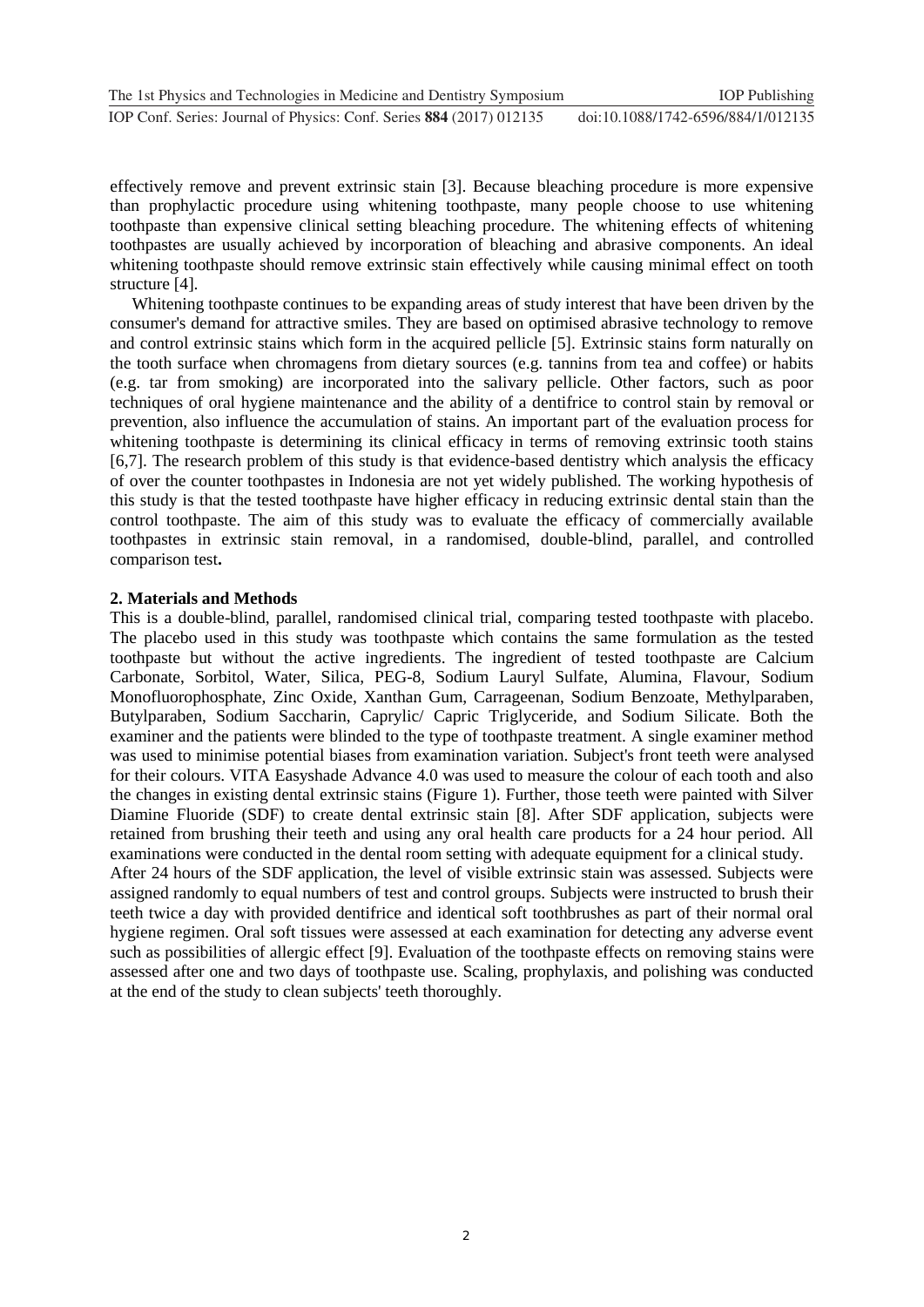**1234567890** IOP Conf. Series: Journal of Physics: Conf. Series **884** (2017) 012135 doi :10.1088/1742-6596/884/1/012135



Figure 1. of SDF application, SDF staining after 24 hours, and tooth colour measurement using the VITA Easyshade Advance 4.0

The outcome variable for each subject were quantitative numerical numbers detected by the Vita Easyshade Advance 4.0 and were noted by the examiner. Parametric independent statistical tests were accounted to compare the efficacy in stain removal between tested toothpaste and placebo toothpaste. While the mentioned statistical tests were deployed if normal distribution was acquired. If normal distribution of data was not acquired, non-parametric calculation was conducted. Sample size estimation suggests that a cell size of 20 subjects in each group completing the study will be sufficient to detect as statistically significant ( $p < 0.05$ ) difference between placebo and tested toothpaste with a power of 95%, assuming a difference of 50% between placebo and tested toothpaste. At least a total of 46 subjects meeting the inclusion criteria will be recruited onto the study, including additional 15% of the total samples accounting for lost of follow up. The aim is to complete the study with at least 40 subjects.

Inclusion criteria were female subjects aged 18-25 years, willing to participate and have signed informed consent, no medical or pharmacotherapy history that might compromise the outcome of the study, able to comply with the study procedures, no medical conditions that prevent a person from brushing their teeth, has minimum of 20 natural healthy teeth with no indication of extraction, nonsmoking, no fixed or removable orthodontic appliances or removable prosthesis. Further, the exclusion criteria were the occurrence of an adverse event, withdrawal, sickness that could bias the results, not complying with the study procedures that could bias the research results, such as using xylitol gum, CCP ACP, gargling solution and using any other medications. Subjects may discontinue from the clinical study at any time. Subjects are participating this study with their freewill, with full consciousness and without any coercion. Moreover, the principal investigator has the right to withdraw a subject for any reason that is stated in the exclusion criteria and also for any reason that is in the best interests of the subject, such as force major. Adverse events were monitored throughout the study**.**

## **3. Results and Discussion**

#### *3.1 Results*

The colour measurements were conducted to 45 subjects, comprising of 23 subjects in the placebo group and 22 others as the test group. No side effect nor adverse events occurred. Mean and standard deviation colour at baseline, day one and day two after toothpaste use based on tested toothpaste and placebo are described in Table 1.

**Table 1.** Mean ± standard deviations of tooth colour at baseline, day one & day two based on toothpaste measured by the VITA Easyshade Advance 4.0

| Tooth Color     | Placebo          | <b>Tested Toothpaste</b> |
|-----------------|------------------|--------------------------|
| <b>Baseline</b> | $14.07 \pm 5.88$ | $14.63 \pm 5.29$         |
| Day 1           | $13.51 \pm 5.77$ | $12.67 \pm 4.90$         |
| Day 2           | $13.26 \pm 5.73$ | $12.42 + 4.91$           |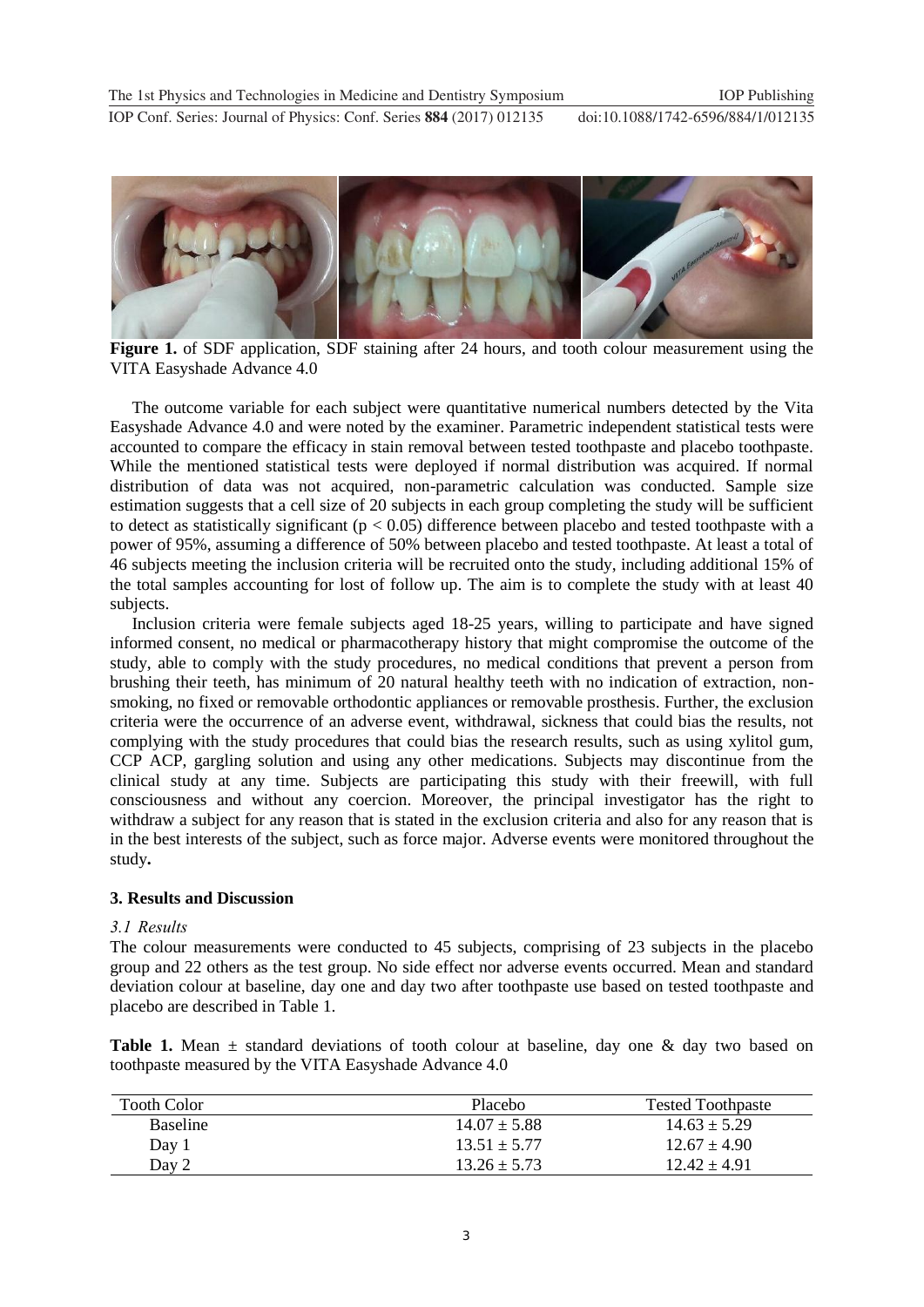Further research results are represented in Table 2, showing the analysis of mean of colour change (stain reduction) measurements results before and after one and two days toothpaste usage. Mann-Whitney statistical test was employed to compare the efficacy in stain removal between tested toothpaste and placebo.

**Table 2.** Comparison of mean  $\pm$  standard deviations of stain reduction comparison between placebo and tested toothpaste

| <b>Stain Reduction</b>                       | Placebo         | <b>Tested Toothpaste</b> | p-value<br>(Mann-Whitney) |
|----------------------------------------------|-----------------|--------------------------|---------------------------|
| Baseline to day 1<br><b>Comparison Ratio</b> | $0.56 \pm 0.81$ | $1.96 \pm 2.9$<br>3.5    | < 0.001                   |
| Baseline to day 2<br><b>Comparison Ratio</b> | $0.81 \pm 0.86$ | $2.21 \pm 2.69$<br>2.7   | < 0.001                   |

Table 2 showed statistically significant difference in external dental stain removal efficacy between placebo and tested toothpaste. Moreover, the non-parametric Mann–Whitney statistical analysis showed that the tested toothpaste could reduce stain 3.5 times better than the placebo toothpaste, after one day of toothpaste use. Further, after two days of toothpaste use, the tested toothpaste showed 2.7 times more effective in reducing external dental stain comparing to the placebo toothpaste. The average of day one and day two colour change is 3.1, emphasising the efficacy of tested toothpaste in reducing external dental stain comparing to the placebo. Tested toothpaste showed potentially more effective in reducing of external stains, caused by SDF staining, compared to placebo. The tested toothpaste was able to reverse the tooth colour into its initial colour.

### *3.2 Discussion*

At present, there would appear to be considerable demand for oral hygiene products which whiten teeth by eliminating or reducing extrinsic dental stain. Tooth stain is also common among children and influences the esthetics of teeth [10]. Whitening toothpaste can be easily acquired by patients who want to get whiter teeth at a lower cost. The main purpose of whitening toothpaste is removing the external dental stain, either mechanically or chemically. The mechanical ingredients in whitening toothpaste are abrasives such as hydrated silica and calcium carbonate, which together with toothbrush bristles, remove the outer stained [11]. An ideal whitening toothpaste should remove stain effectively without causing any side effects. Nonetheless, there is lack of evidence about the efficacy of external dental stain removing toothpaste to improve the perceptively ideal tooth colour, especially in the Indonesian context. The effectiveness of any new whitening toothpaste can be evaluated by several methods, which are, removal of induced stain, prevention of induced stains, removal of preexisting/natural stains or prevention of natural stain build-up. This study intended to compare the effectiveness of a tested toothpaste comparing to placebo in the removal of induced stain which was caused by SDF. It was observed that the tested toothpaste reduced the induced SDF stain more effectively than the placebo, with a statistically significant comparison analysis.

The use of both toothpastes were applied using toothbrush as part of their normal oral hygiene regimen. Using the toothpaste with a toothbrush could benefit stain removal by both a physical (abrasive) and chemical action [12]. Both pastes applied this way were seen to be associated with a reduction in stain area and intensity. For stain area, this could be expected simply from the abrasive effects of the pastes and the physical use of the toothbrush. The reduction in stain might be the result of thinning of stain layers by the abrasive action of the toothbrush and toothpaste, alteration of stain colour characteristics, e.g. brown to yellow by a chemical action [13]. The placebo toothpaste also showed a reduction of stain, although mild, it is likely that a common ingredient in both, such as detergent, could account for any chemical effect if present. Indeed, detergent could reduce stain. In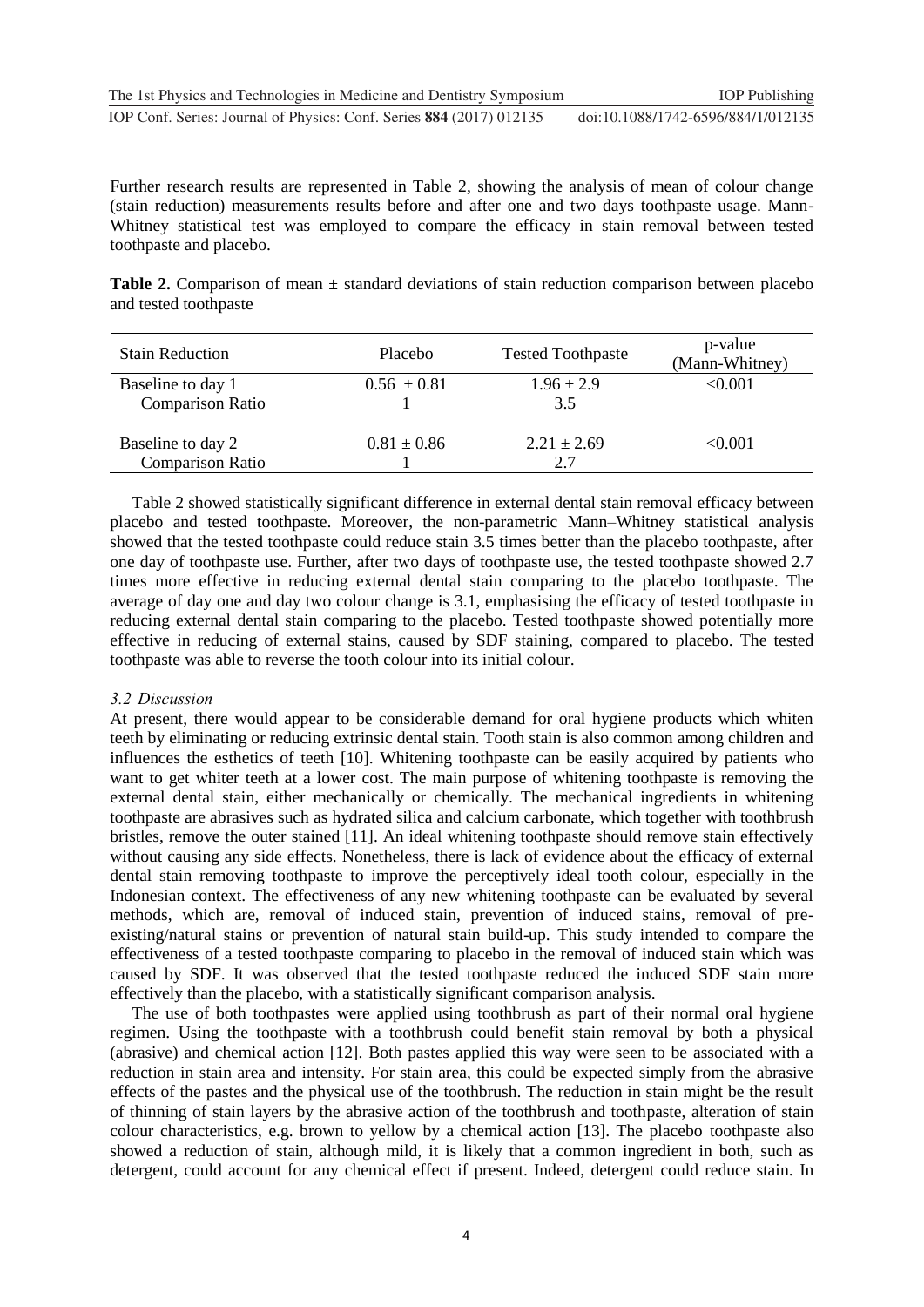| The 1st Physics and Technologies in Medicine and Dentistry Symposium | <b>IOP</b> Publishing              |
|----------------------------------------------------------------------|------------------------------------|
| IOP Conf. Series: Journal of Physics: Conf. Series 884 (2017) 012135 | doi:10.1088/1742-6596/884/1/012135 |

literature, tooth discoloration has been obtained as a result from a nano zinc oxide-eugenol sealer as well [14]. Some of the toothpaste are effective to remove to extrinsic dental stains, in spite of the fact that we shouldn't forget that the mechanical effect of brush is also effective for the extrinsic stained plaque removal by all kinds of tooth paste [15]. Further, it was described that he anti-calculus and whitening effects of toothpaste are to some extent based on the same active ingredients which are compounds of high affinity for tooth mineral. Due to this affinity, crystal growth may be hindered becoming anti-calculus, and chromophores be displaced whitening effects [16].

Sound clinical evidence of toothpaste efficacy to support laboratory data overall remains patchy. In the present study, a stain removal toothpaste was evaluated to determine whether induced stain could be removed more effectively than placebo. The findings of the study showed evidence that the tested toothpaste was superior to placebo, helping to eliminate or reduce extrinsic dental staining. The incorporation of abrasives in particular toothpaste may help to physically remove stain, but since virtually all toothpaste contain abrasives, some benefit may be expected even by conventional products [13]. The concept of whitening formulations containing specific chemicals that reduce stain independent of a physical effect would appear to be particularly attractive since reduced staining may be apparent in sites of the dentition where the abrasive effects of the toothpaste would be less obvious. Various types of chemicals have been suggested to be of potential value by lightening existing stain or by physical desorption of adherent stain [11]. An in vitro study screening assay has been assessed to clean dental staining, and its benefit might be useful in the near future [17]. This study showed a significant reduction in stain accumulation on the teeth compared with placebo. As such the tested toothpaste would be expected to be of benefit in controlling extrinsic dental staining.

### **4. Conclusion**

The scientific rational of this study is that whitening or stain removal toothpaste products are sold as over the counter products. Unfortunately, consumers might have inadequate knowledge to choose the appropriate one for them. Therefore clinical studies to confirm the efficacy of tooth paste are essential. The findings of this study indicate that the tested toothpaste has in average 3.1 times better stain removal properties, after two days of use, compared to the placebo toothpaste, with statistically significant difference in reduction of external dental stain induced by SDF.

## **Acknowledgments**

This study was supported by PT. Lion, and Universitas Indonesia whom the authors gratefully acknowledged. Moreover, there were no potential conflicts of interest or any financial or personal relationships with other people or organisations that could inappropriately bias conduct and findings of this study.

## **References**

- [1] Akwagyiram I, Butler A, Maclure R, Colgan P, Yan N, Bosma ML 2016 A randomised clinical trial to evaluate the effect of a 67% sodium bicarbonate-containing dentifrice on 0.2% chlorhexidine digluconate mouthwash tooth staining. *BMC Oral Health* **16** 79.
- [2] Aðkinytë D, Bendinskaitë R, Valeiðaitë S, Þekonienë J 2011 The Effectiveness of whitening toothpastes in reducing extrinsic dental stain. *Biomedicina*. **21** 57-60.
- [3] Claydon N C, Moran J, Bosma M L, Shirodaria S, Addy M, Newcombe R 2004 Clinical study to compare the effectiveness of a test whitening toothpaste with a commercial whitening toothpaste at inhibiting dental stain. *J. Clin. Periodontol*. **31** 1088-91.
- [4] Eslami N, Ahrari F, Rajabi O, Zamani R 2015 The staining effect of different mouthwashes containing nanoparticles on dental enamel*. J. Clin. Exp. Dent.* **7** e457-61.
- [5] Joiner A 2010 Whitening toothpastes: a review of the literature. *J. Dent*. **38** e17-24.
- [6] Joiner A, Hopkinson I, Deng Y, Westland S 2008 A review of tooth colour and whiteness. *J. Dent.* **36** S2-7.